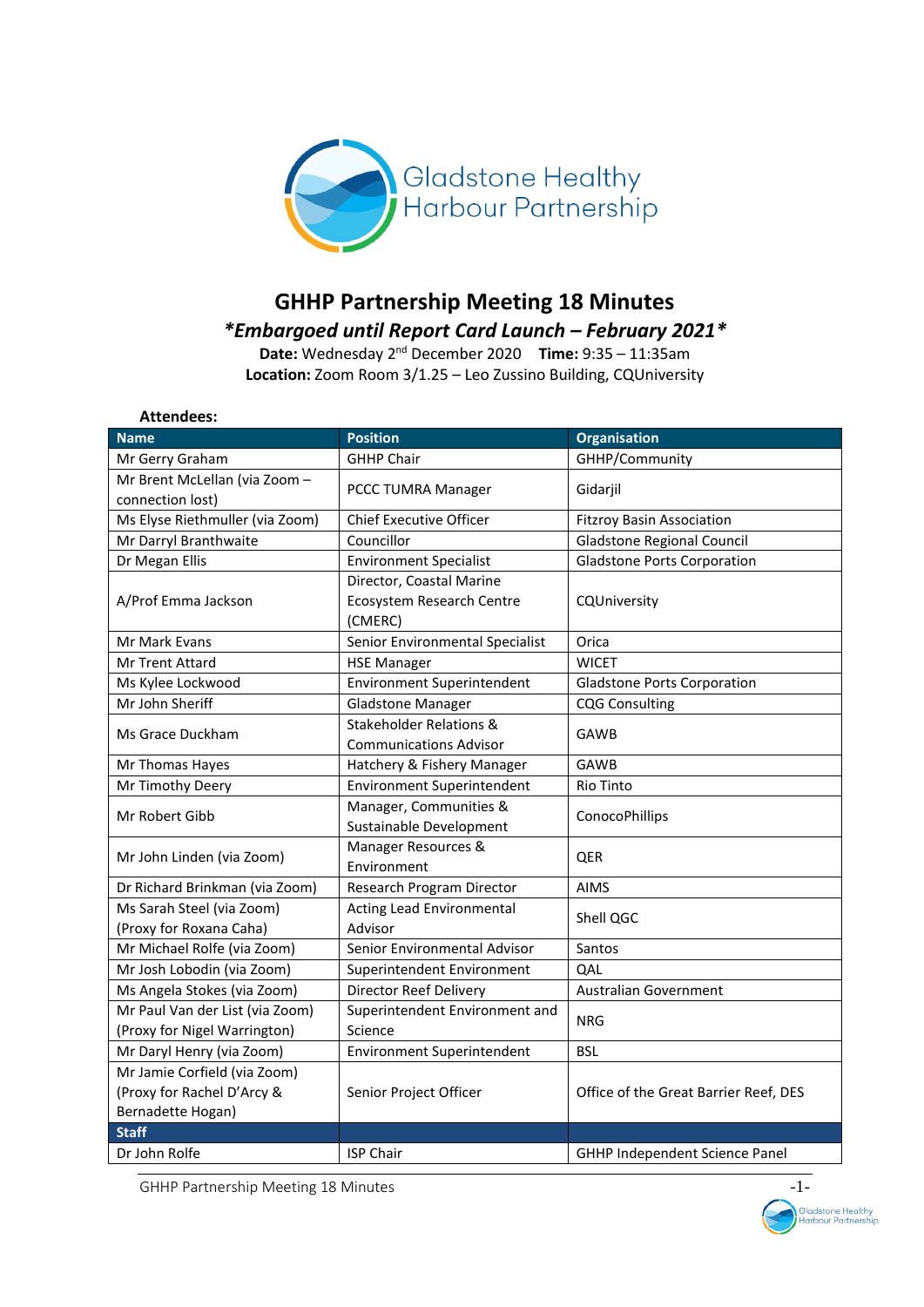| <b>Name</b>                   | <b>Position</b>                 | <b>Organisation</b>              |
|-------------------------------|---------------------------------|----------------------------------|
| Dr Mark Schultz               | Science Officer                 | <b>Fitzroy Basin Association</b> |
| Mrs Lyndal Hansen             | <b>GHHP Executive Officer</b>   | Amarna Consulting                |
| Mrs Dana Iwanicki             | <b>GHHP Secretariat</b>         | Amarna Consulting                |
| Ms Ashlee Phillips (via Zoom) | <b>GHHP Communications Team</b> | Amarna Consulting                |

#### **Apologies:**

| <b>Name</b>            | <b>Organisation</b>                              |
|------------------------|--------------------------------------------------|
| Mac Hansler            | <b>Fitzroy Basin Association</b>                 |
| Margot Sharpe          | <b>Australian Government</b>                     |
| Rachel D'Arcy          | Qld Government, Office of the Great Barrier Reef |
| Bernadette Hogan       | Qld Government, Office of the Great Barrier Reef |
| Paulina Kaniewska      | Qld Government, Office of the Great Barrier Reef |
| <b>Stacey Williams</b> | Gladstone Industry Leaders Group                 |
| Alan Hayter            | ConocoPhillips                                   |
| Chris Irving           | <b>Gladstone Regional Council</b>                |
| Leigh Staines          | <b>BSL</b>                                       |
| Doug Madsen            | <b>BSL</b>                                       |
| Darren Barlow          | GAWB                                             |
| Jason Charton          | <b>Conoco Phillips</b>                           |
| <b>Brenton Hawtin</b>  | Santos                                           |
| Craig Walker           | <b>GPC</b>                                       |
| Marilyn Steel          | Shell QGC                                        |
| Dr Andrew Steven       | <b>CSIRO</b>                                     |
| Nigel Warrington       | <b>NRG</b>                                       |
| Clint Windsor          | <b>NRG</b>                                       |
| Alison Bird            | <b>CQG Consulting</b>                            |
| David Parry            | Rio Tinto                                        |
| <b>Trent Scherer</b>   | QAL                                              |

#### **Agenda Item 1 – Welcome**

Meeting Started: 9:35am

GHHP Chair welcomed all Partners and staff attending in person and via Zoom for the last GHHP meeting of 2020 and acknowledged the apologies. GHHP Chair provided an acknowledgement to country.

The GHHP Chair led a roll call for all meeting participants.

#### 1.3.1 Previous Partnership Meeting 17 Minutes to be ratified

The previous meeting minutes from Partnership Meeting 17 held on the 15<sup>th</sup> June 2020 were accepted as a true and accurate record. **Moved:** Gerry Graham **Second:** Darryl Branthwaite

#### **Agenda Item 2 – Reports**

2.1 GHHP Communications Report

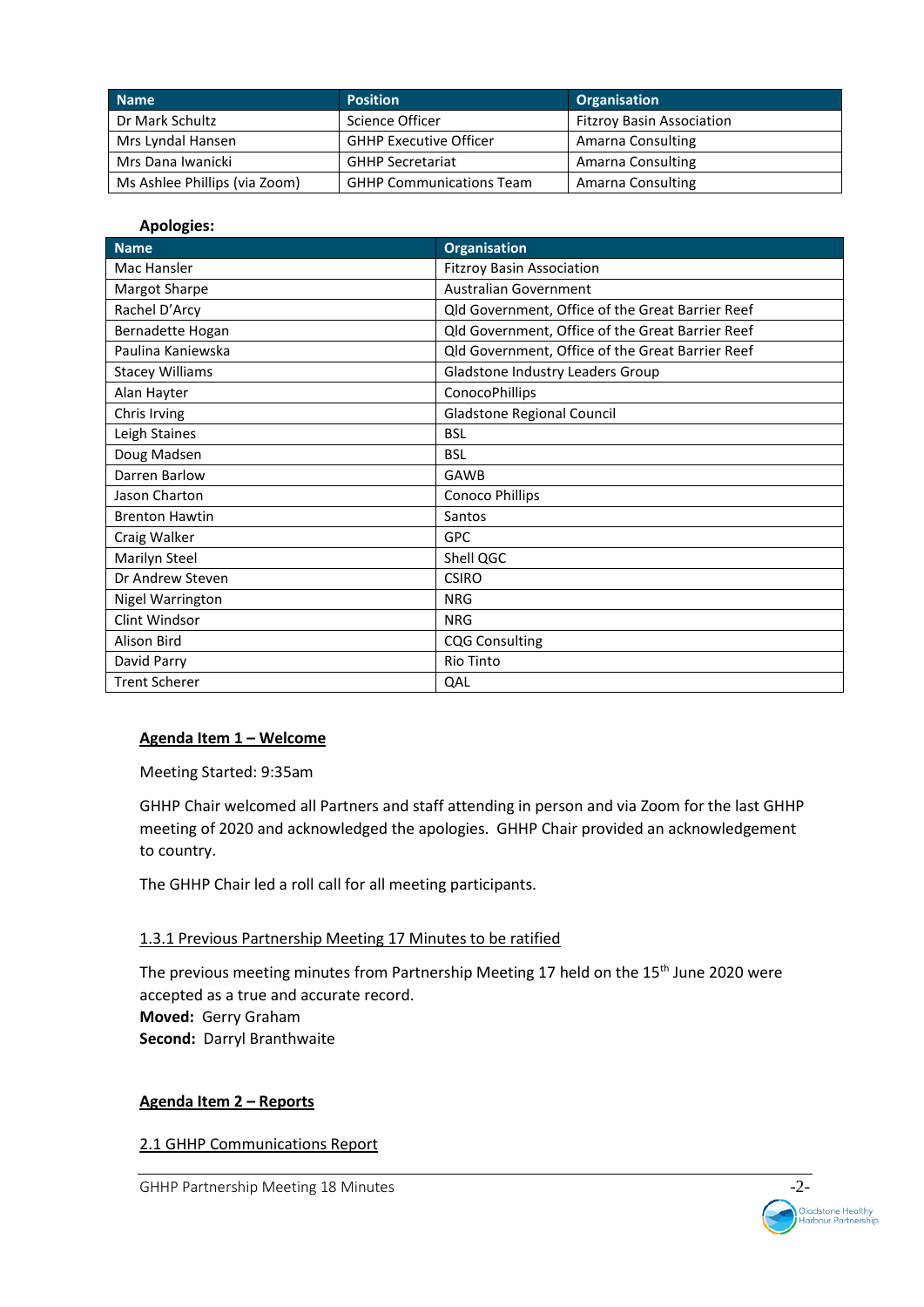The Communications Team provided a presentation in the form of an infographic to provide a snapshot of their achievements in the last six months and what projects lie ahead in 2021.

Items to note:

- GHHP Facebook page as a reach of 14,000 people
- The GHHP website has had 4,500 views in the last six months
- 200 story books were distributed over the past six months
- Two electronic billboards have been organised for a four-week period around the 2020 Report Card launch, Harbour Festival and the Boyne Tannum HookUp in 2021
- Comms is organising a 360° virtual tour of the Gladstone Harbour that will include the report card grades
- GHHP will use the jumbo screen at GPC's East Shores to run 90 second ads about the Report Card results around the time of the 2020 Report Card launch
- Comms plan to collaborate with other community groups and hold stalls at local events in 2021
- Working on the collection of information from Partners and Community groups to create the Stewardship Management Report

# *Partner questions/comments:*

• Suggestions were made to have some measures in place to capture if Comms involvement and community engagement is changing the community's perceptions of GHHP and the health of the harbour. Opportunities suggested included further surveys at events like Harbour Festival and Boyne Tannum HookUp.

### 2.2 ISP Chair Report

The ISP Chair gave a verbal report and advised Partners on the role that the ISP plays in preparing the Report Card. The ISP Chair noted that overall, there is little change to this year's Report Card.

Items to note:

- This year is a 'consolidation year' it is the first year where no additional indicators have been added.
- The Report Card is very comprehensive but expensive to collate each year. Due to budget limitations, some indicators will now be assessed on two, three or five year cycles.
- Social, Cultural and Economic indicators have not been measured this year.
- There was only one season of Fish Health sampling this year due to budget limitations. Very low fish numbers were measured.
- The Federal and State Governments are providing some additional funding, but this is tied to developing specified areas of new indicators like stewardship, additional social measures, community engagement and marine debris.
- Over time, we're building up a longer-term metric set to better understand what's happening in the Gladstone Harbour. Once we have 10 years of data it will be easier to identify trends.

The ISP Chair thanked the PCIMP team, contractors, Science Team and the ISP for their involvement and work on the 2020 Report Card.

*Partner questions/comments:*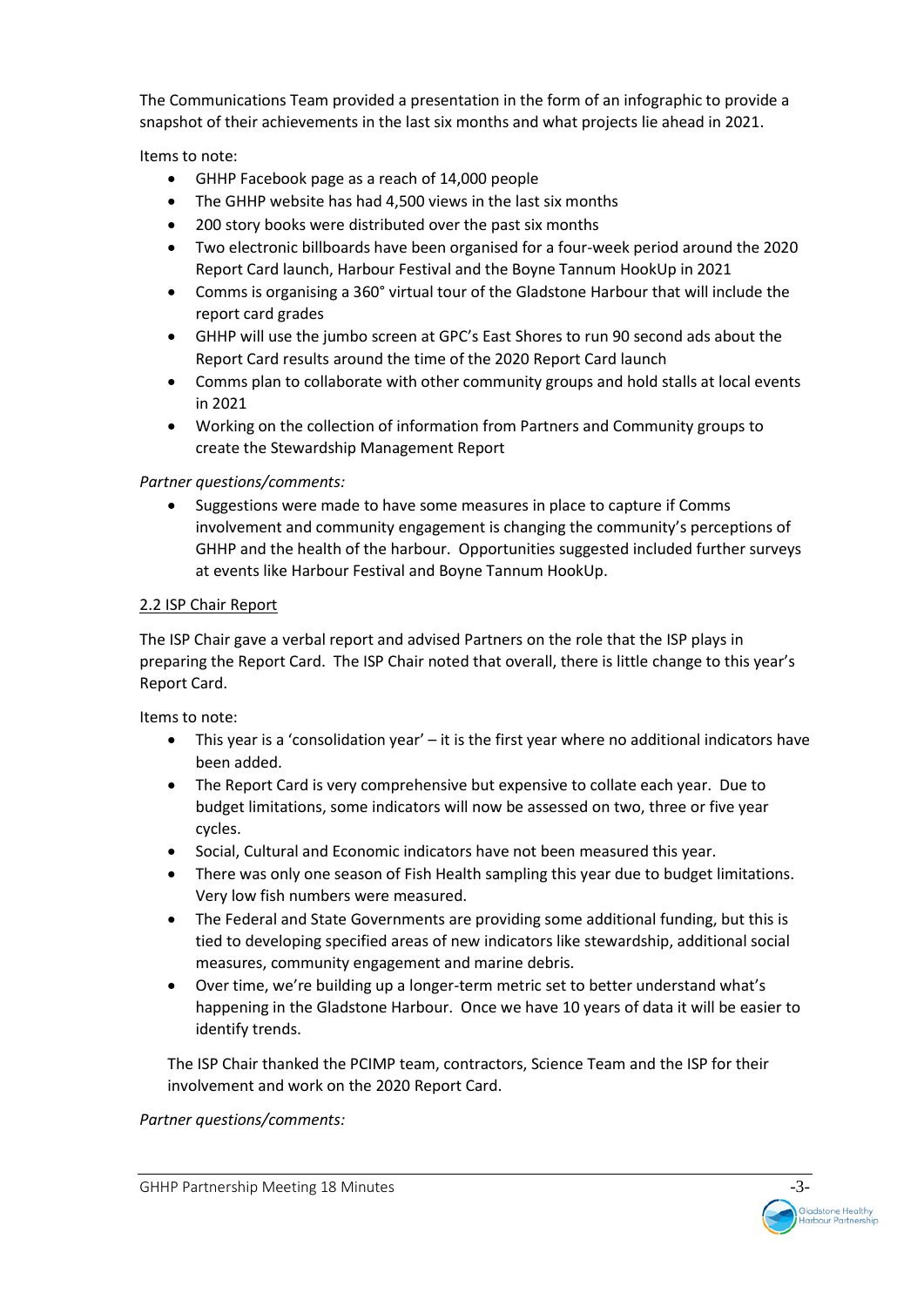- What has driven the need for additional indicators and information from Government/OGBR funding? The OGBR address specific objectives and actions in The Reef 2050 Plan. Marine debris/litter was developed by the Dry Tropics and OGBR would like it to be used more widely across the Reef Partnerships.
- Is the methodology from Government/OGBR funding defined or is it up to each Partnership to define? OGBR is providing basically the same amount of support to all Partnerships. The methodologies are up to each of the Partnership groups, although it is important to develop some consistency across them. There will be a combination of common trends, although each report card will also have a unique focus of their own, as well.

The GHHP Chair thanked the ISP Chair, ISP members and Science Team for all their hard work throughout the year.

### 2.3 GHHP Executive Officer Update

The Executive Officer gave a verbal update on the key tasks achieved or in progress. There has been a strong focus on Governance and establishing a good structure for GHHP moving forward.

Items to note:

- Value Proposition Statements were provided and will be for the use of existing Partners and in discussion with potential new Partners. Components of the Value Proposition Statement include: general information about GHHP, Partner benefits, GHHP Strategic Direction for 2020-25, a financial infographic and the GHHP Governance Charter.
- The EO reviewed the Reef Regional Partnership Report Card.
- GHHP has a fully signed MOU from all 21 Partners.

### *Partner questions/comments:*

- The Value Proposition Statement documents serve as a good snapshot to understand where GHHP has been, where we currently are and where we're going.
- GHHP was graded the highest of all the Reef Regional Report Card Partnerships in Science. The purpose of the Report was not to compare the Partnerships by grades but to provide each Partnership with an overall review to see what areas are working and what areas need improvement.

The GHHP Chair commended the Executive Officer for the work she's put in during her time in the role this year, especially on the Governance documents.

### 2.4 Financial Update

The Executive Officer presented the GHHP Financial Update through 31st October 2020 and advised that budget is on track and operating as it should be.

# **Agenda Item 3 – Items requiring decision**

*\*Reminder that all Report Card information is confidential and embargoed until the Report Card Launch in February 2021.* 

# 3.1 Adoption of the Gladstone Harbour Report Card Grades and Scores

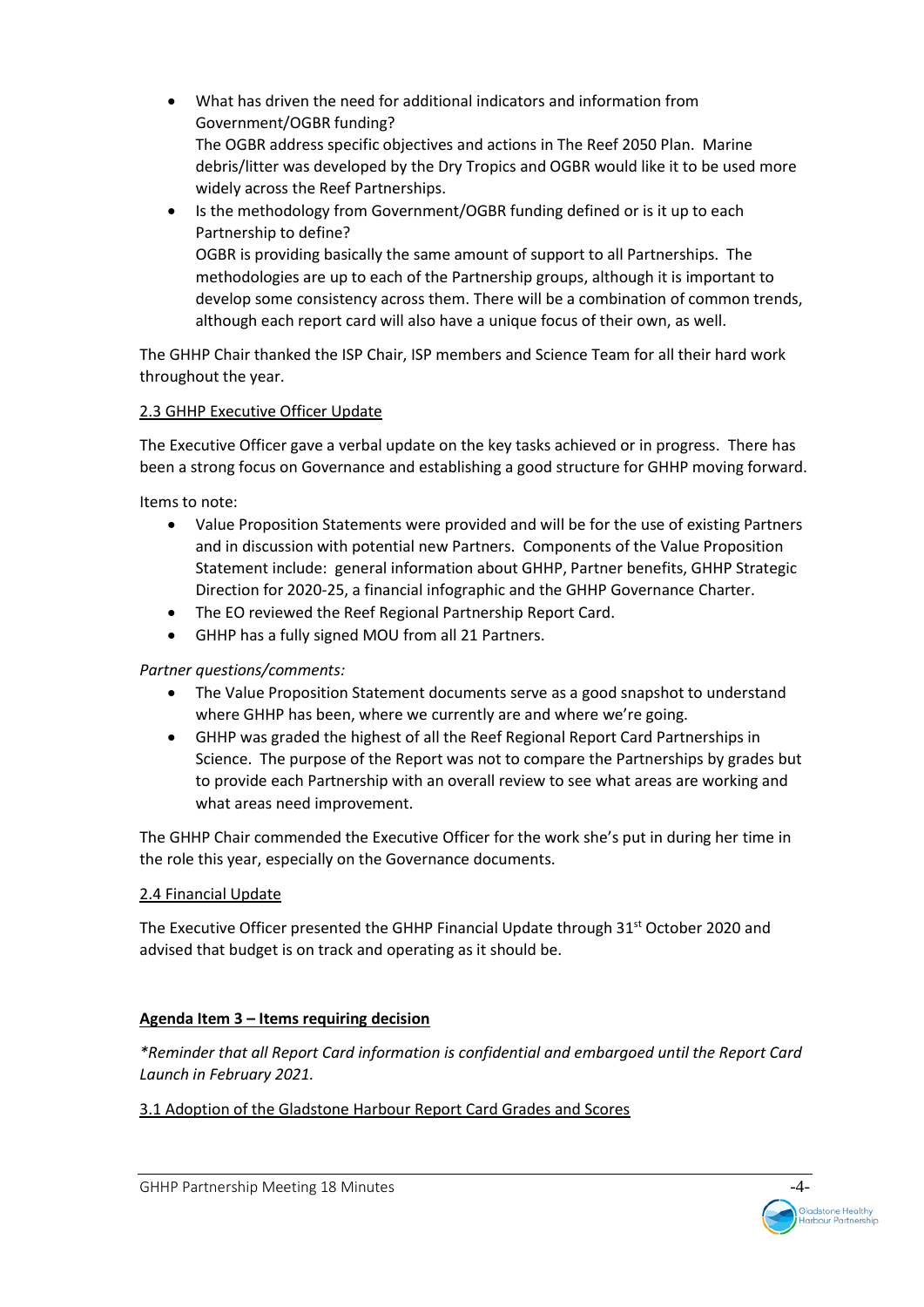Dr Mark Schultz from the GHHP Science Team gave a detailed presentation on the grades, scores, indicators and measures of all components of the 2020 Gladstone Harbour Report Card.

Items to note:

- Some indicators were not tested in 2020 so the 2019 results will be used. These indicators include: Cultural, Social, Economic and Mangroves.
- The overall scores were presented for Environment with clarifications and explanations on what drove the score for each group. This is the first time the Environmental component has received a B.
- Climate seems to be impacting the overall Environmental result in which the last three years have been particular dry and below average rainfall levels.
- Water Quality received an A for the first time due to improvements in turbidity and nutrients.
- Habitats scores improved as a result of an improved Seagrass score. Seagrass improved a full letter grade.
- Coral was one of few indicators that declined in 2020 with a third consecutive year of a poor score. These results are from cumulative impacts of the 2013 flooding, ongoing pressures and acute disturbances slowing the recovery of corals. Corals demonstrated little recovery potential in 2020.
- Mud crabs scored poorly this year and are on a downward trend.
- Fish and Crabs improved a grade this year as a result of a higher score for fish recruitment and fish health remained good. There was a lower number of fish and fish species assessed this year, mainly due to the Boyne Tannum HookUp fishing competition being cancelled during the year due to COVID-19.

# *Partner questions/comments:*

- Fish recruitment monitoring is undertaken with the use of cast nets at various sites and is done at the same tide cycles and moon phases so it is all standardised from year to year.
- A reminder that further detailed information on the Report Card grades and scores can be found in the Technical Report.

# *2020 GHHP Report Card scores and grades were accepted and adopted by all GHHP Partners.*

# 3.2.1 Adoption of 2020 Report Card

The Executive Officer presented the draft 2020 Report Card to the Partners and those attending via Zoom were given time to review each of the components on screen.

Items to be noted:

- Some additional items this year included a section titled "Monitoring Report Card Evolution" at the top of the second page and a larger insert on the Rainfall amounts on the back page.
- New symbols created to indicate where the 2019 results were used for those indicators that were not tested in 2020.

*Changes to be made:* 

• Photo on back page under Highlights is algae and not seagrass so will need to be replaced with a seagrass photo.

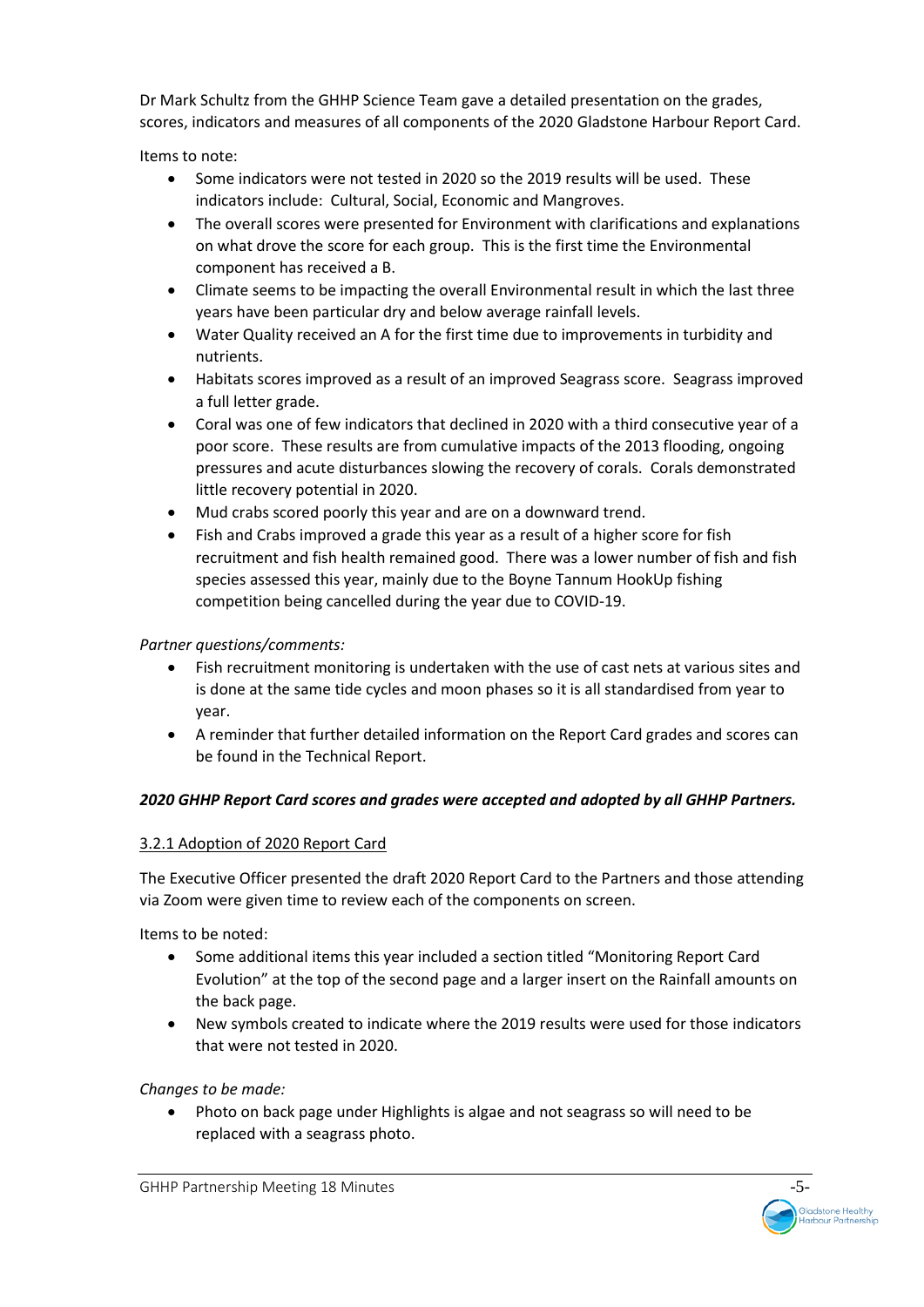- ISP Chair to provide three to four sentences for the Monitoring Report Card Evolution section on Page 2 to note the staggering of some projects from annual to two or three year cycle.
- The header on Page 2 should also include wording "Some indicators are staggered" OR "Not every indicator was measured in 2020".
- EO to provide further changes provided by the attending Partners to the Comms Team to update.

### *2020 GHHP Report Card was accepted and adopted by all GHHP Partners.*

The GHHP Chair thanked the Science Team, ISP and Communications Team for putting together the 2020 Report Card.

### **Agenda Item 4 – Items for consideration***.*

### 4.1.1 2021-22 Budget Principles

The GHHP Chair gave a brief overview on the background of the Subcommittee that was formed to review the Chair and EO positions to be filled in 2021. This Subcommittee is made up of MC members Alan Hayter, Rachel D'Arcy, Dr Megan Ellis and Elyse Riethmuller. The Subcommittee also took on the role of reviewing the budget for 2021-22 and future years.

Elyse Riethmuller presented the budget principles and proposed budget item lines and amounts for 2021-22 to the Partners.

Items to note:

- There will be no increase in membership contributions to Partners for the 2021-22 FY.
- The four budget areas are Operational, Communications, Science and Science Projects.
- Subcommittee has advertised the Chair position and interviews will be conducted soon. Advertisement of the EO position will follow when the Chair position is filled.
- To become a sustainable entity, GHHP needs to create a financial reserve.
- The budget will be presented at the June 2021 Partnership Meeting with a few adjustments from the Science program.

### *Partners questions/comments:*

- PCIMP contributions not included in the budget as it is an in-kind contribution.
- Stipulations from Federal and State funding fall within the outlined allocations; however, it will make the Science budget very tight.
- Has GHHP identified other potential Partners? GHHP are considering approaching Cement Australia and the Gladstone Airport.
- As part of a risk assessment, there is a contingency included in the budget principles for extreme weather monitoring of \$100,000 (to be provided from FY23).
- The main risks of the budget constraints on the Science program are that the data won't be as rich, it will be more difficult to do long-term trend analysis and there is a risk that some effects will be missed.

### *GHHP Partners accepted to ratify the Budget Principles.*

### *GHHP Partners accepted to ratify the Annual Budget for FY22-24.*